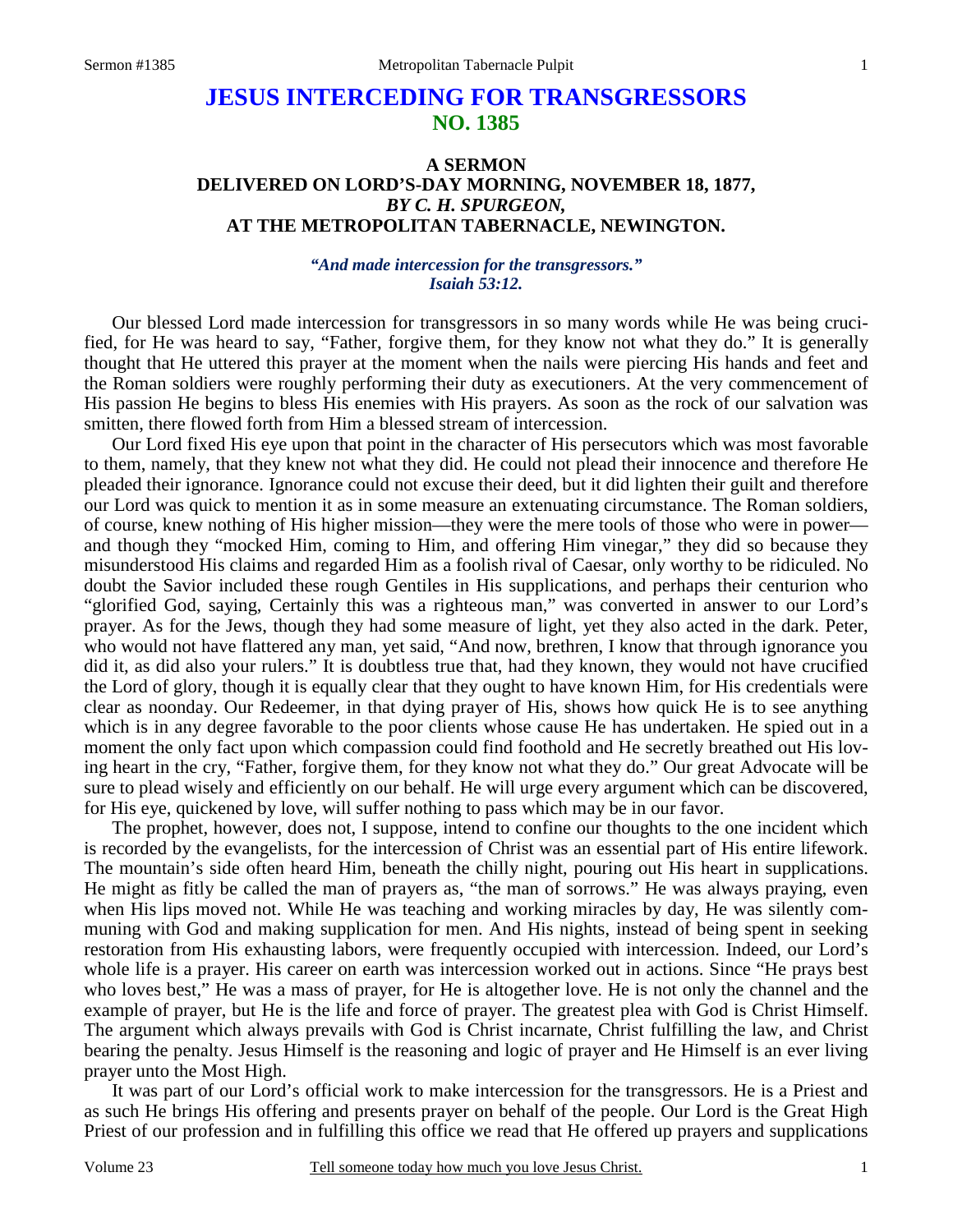with strong crying and tears, and we know that He is now offering up prayers for the souls of men. This, indeed, is the great work which He is carrying on today. We rejoice in His finished work and rest in it, but that relates to His atoning sacrifice. His intercession springs out of His atonement, and it will never cease while the blood of His sacrifice retains its power. The blood of sprinkling continues to speak better things than that of Abel. Jesus is pleading now and will be pleading till the heavens shall be no more. For all that come to God by Him He still presents His merits to the Father and pleads the causes of their souls. He urges the grand argument derived from His life and death and so obtains innumerable blessings for the rebellious sons of men.

**I.** I have to direct your attention, this morning to our ever-living Lord making intercession for the transgressors, and as I do so I shall pray God, in the first place, that all of us may be roused to ADMI-RATION FOR HIS GRACE. Come, brethren, gather up your scattered thoughts and meditate upon Him who alone was found fit to stand in the gap and turn away wrath by His pleading. If you will consider His intercession for transgressors, I think you will be struck with the love, and tenderness, and graciousness of His heart when you recollect that *He offered intercession verbally while He was standing in the midst of their sin*. Sin heard of and sin seen are two very different things. We read of crimes in the newspapers, but we are not at all so horrified as if we had seen them for ourselves. Our Lord actually saw human sin—saw it unfettered and unrestrained—saw it at its worst. Transgressors surrounded His person and by their sins darted ten thousand arrows into His sacred heart, and yet while they pierced Him, He prayed for them. The mob compassed Him round about, yelling, "Crucify Him, crucify Him," and His answer was, "Father, forgive them." He knew their cruelty and ingratitude, and felt them most keenly, but answered them only with a prayer. The great ones of the earth were there, too, sneering and jesting—Pharisee and Sadducee and Herodian—He saw their selfishness, conceit, falsehood, and bloodthirstiness, and yet He prayed. Strong bulls of Bashan had beset Him round and dogs had compassed Him, yet He interceded for men. Man's sin had stirred up all its strength to slay God's love and therefore sin had arrived at its worst point, and yet mercy kept pace with malice and outran it, for He sought forgiveness for His tormentors. After killing prophets and other messengers, the wicked murderers were now saying, "This is the heir. Come, let us kill Him that the inheritance may be ours." And yet that Heir of all things, who might have called fire from heaven upon them, died crying, "Father, forgive them". He knew that what they did was sin or He would not have prayed, "Forgive them," but yet He set their deed in the least unfavorable light and said, "they know not what they do." He set His own Sonship to work on their behalf and appealed to His Father's love to pardon them for His sake. Never was virtue set in so fair a frame, never goodness came so adorned with abundant love as in the person of the Lord Jesus—and yet they hated Him all the more for His loveliness and gathered around Him with the deeper spite because of His infinite goodness. He saw it all and felt the sin as you and I cannot feel it, for His heart was purer and therefore tenderer than ours. He saw that the tendency of sin was to put Him to death and all like Him, yes, and to slay God Himself if it could achieve its purpose, for man had become a Deicide and must crucify his God—and yet, though His holy soul saw and loathed all this tendency and atrocity of transgression, He still made intercession for the transgressors. I do not know whether I convey my own idea, but to me it seems beyond measure wonderful that He should know sin so thoroughly, understand its heinousness, and see the drift of it, and feel it so wantonly assailing Him when He was doing nothing but deeds of kindness, and yet with all that vivid sense of the vileness of sin upon Him, even then and there He made intercession for the transgressors, saying, "Father, forgive them, for they know not what they do."

Another point of His graciousness was also clear on that occasion, namely, that He should thus *intercede while in agony.* It is marvelous that He should be able to call His mind away from His own pains to consider their transgressions. You and I, if we are subject to great pains of the body, do not find it easy to command our minds and especially to collect our thoughts and restrain them so as to forgive the person inflicting the pain and even to invoke blessings on his head. Remember that your Lord was suffering while He made intercession, beginning to suffer the pangs of death, suffering in soul as well as in body, for He had freshly come from the garden, where His soul was exceeding sorrowful, even unto death. Yet in the midst of that depression of spirit, which might well have made Him forgetful of the wretched beings who were putting Him to death, He forgets Himself and He only thinks of them and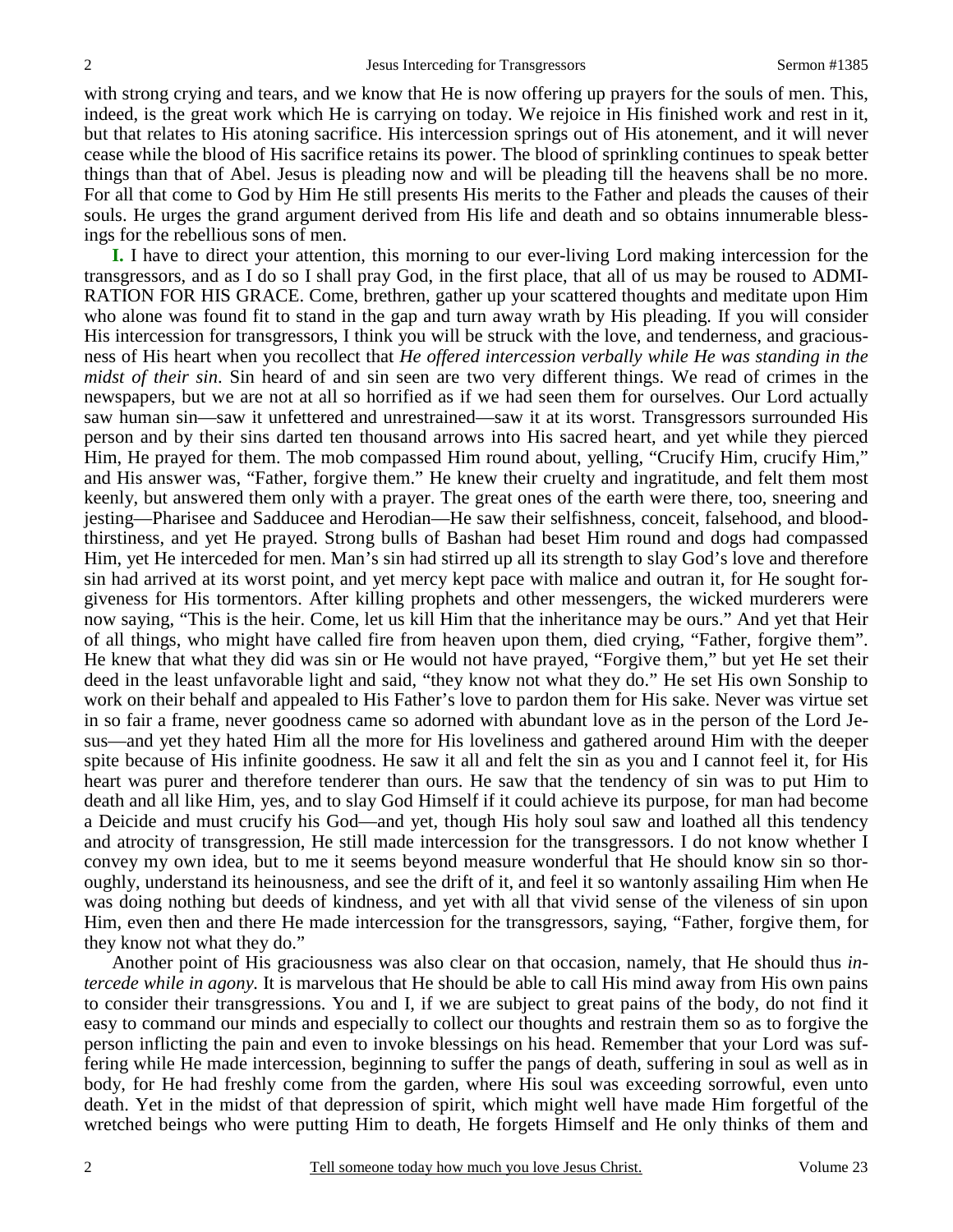pleads for them. I am sure that we should have been taken up with our pains, even if we had not been moved to some measure of resentment against our tormentors, but we hear no complaints from our Lord, no accusations lodged with God, no angry replies to them such as Paul once gave—"God shall smite you, you whited wall." Jesus uttered not even a word of mourning or of complaint concerning the indignities which He endured, but His dear heart all ascended to heaven in that one blessed petition for His enemies, which then and there He presented to His Father.

But I will not confine your thoughts to that incident, because as I have already said, the prophet's words had a wider range. To me it is marvelous *that He, being pure, should plead for transgressors at all*. For you and for me among them—let the wonder begin there. Sinners by nature, sinners by practice, willful sinners, sinners who cling to sin with a terrible tenacity, sinners who come back to sin after we have smarted for it, and yet the Just One has espoused our cause, and has become a suitor for our pardon. We are sinners who omit duties when they are pleasures and who follow after sins which are known to involve sorrow, sinners, therefore, of the most foolish kind, wanton, willful sinners, and yet He who hates all sin has deigned to take our part and plead the causes of our souls. Our Lord's hatred of sin is as great as His love to sinners. His indignation against everything impure is as great as that of the thrice holy God who revenges and is furious when He comes into contact with evil, and yet this divine Prince, of whom we sing, "You love righteousness and hate wickedness," espouses the cause of transgressors and pleads for them. Oh, matchless grace! Surely angels wonder at this stretch of condescending love. Brethren, words fail me to speak of it. I ask you to adore!

Further, it is to me a very wonderful fact that *in His glory He should still be pleading for sinners*. There are some men who when they have reached high positions forget their former associates. They knew the poor and needy friend once, for, as the proverb has it, poverty brings us strange bedfellows, but when they have risen out of such conditions, they are ashamed of the people whom once they knew. Our Lord is not thus forgetful of the degraded clients whose cause He espoused in the days of His humiliation. Yet though I know His constancy, I marvel and admire. The Son of man on earth pleading for sinners is very gracious, but I am overwhelmed when I think of His interceding for sinners now that He reigns yonder where harps unnumbered tune His praise and cherubim and seraphim count it their glory to be less than nothing at His feet, where all the glory of His Father is resplendent in Himself, and He sits at the right hand of God in divine favor and majesty unspeakable. How can we hear without amazement that the King of kings and Lord of lords occupies Himself with caring for transgressors—caring indeed for you and me. It is condescension that He should commune with the blood-washed before His throne and allow the perfect spirits to be His companions, but that His heart should steal away from all heaven's joys to remember such poor creatures as we are and make incessant prayer on our behalf—this is like His own loving Self—it is Christ-like, Godlike. I think I see at this moment our great High Priest pleading before the throne, wearing His jeweled breastplate and His garments of glory and beauty, wearing our names upon His breast and His shoulders in the Most Holy Place. What a vision of incomparable love! It is a fact and no mere dream. He is within the Holy of Holies, presenting the one sacrifice. His prayers are always heard and heard for us, but the marvel is that the Son of God should condescend to exercise such an office and make intercession for transgressors. This matchless grace well near seals my lips, but it opens the floodgates of my soul and I would gladly pause to worship Him whom my words fail to set forth.

Again, it is gloriously gracious *that our Lord should continue to do this,* for lo, these eighteen hundred years and more He has gone into His glory, yet has He never ceased to make intercession for transgressors. Never on heaven's most joyous holiday, when all His armies are marshaled and in their glittering squadrons pass in review before the King of kings, has He forgotten His redeemed ones. The splendors of heaven have not made Him indifferent to the sorrows of earth. Never, though, for all we know, He may have created myriads of worlds, and though assuredly He has been ruling the courses of the entire universe, never once, I say, has He suspended His incessant pleading for the transgressors. Nor will He, for the Holy Scriptures lead us to believe that as long as He lives as Mediator He will intercede, "He is able to save them to the uttermost that come unto God by Him, seeing He ever lives to make intercession for them." He lived and lives to intercede, as if this were the express objective of His living. Beloved, as long as the great Redeemer lives and there is a sinner still to come to Him, He will still contin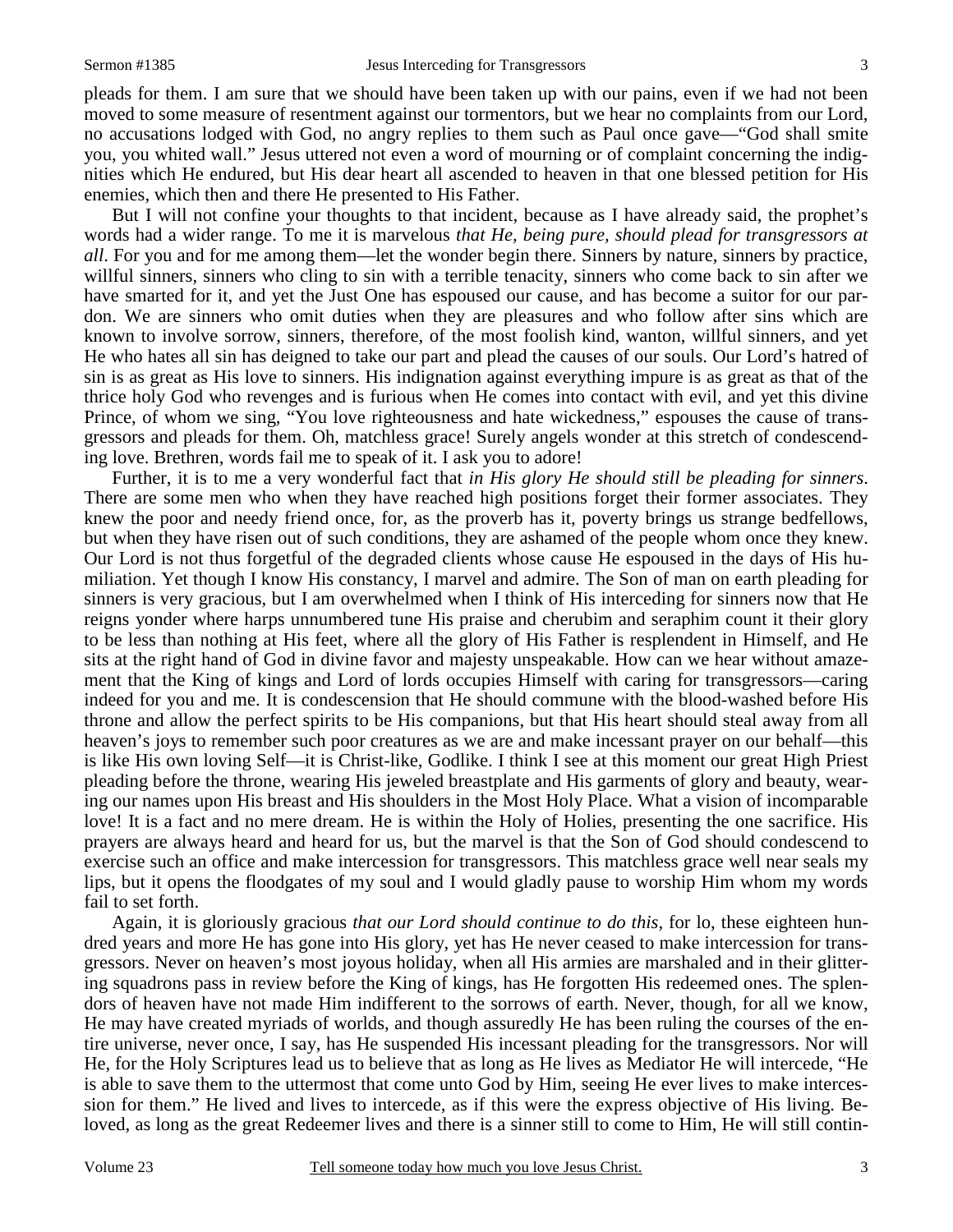ue to intercede. Oh, my Master, how shall I praise You! Had You undertaken such an office now and then, and had You gone into the royal presence only once in a while to intercede for some special cases, it would have been divinely gracious on Your part, but that You should always be a Suppliant and never cease to intercede, surpasses all our praise. Wonderful are His words as written in prophecy by Isaiah, "For Zion's sake will I not hold My peace, and for Jerusalem's sake I will not rest until the righteousness thereof goes forth as brightness and the salvation thereof as a lamp that burns." As the lamp in the temple never went out, so neither has our Advocate ceased to plead day nor night. Unwearied in His labor of love, without a pause, He has urged our case before the Father's face. Beloved, I will not enlarge, I cannot, for adoration of such love quite masters me, but let your hearts be enlarged with abounding love to such an intercessor as this, who does make and who always will make intercession for transgressors. I have said, *"will make,"* and indeed this is no bare assertion of mine, for my text may be read in the future as well as in the past—indeed, as you will perceive upon a little thought, it must have been meant to be understood in the future since the prophecy was written some seven hundred years before our Lord had breathed His intercessory prayer at the cross. Although the prophet, in order to make his language pictorial and vivid, puts it in the past tense, it was actually in the future to him and therefore we cannot err in reading it in the future, as I have done—"He *shall* make intercession for the transgressors." Constant love puts up a ceaseless plan. Endless compassion breathes its endless prayer. Till the last of the redeemed has been gathered home, that interceding breath shall never stay, nor cease to prevail.

**II.** Thus have I called you to feel admiration for His grace. And now, secondly, I do earnestly pray that we may be led of the Holy Spirit to view His intercession for transgressors as to put our CONFI-DENCE IN HIMSELF. There is ground for a sinner's confidence in Christ and there is abundant argument for the believer's complete reliance in Him from the fact of His perpetual intercession.

Let me show you this first, because, beloved, *His intercession succeeds*. God hears Him, of that we have no doubt, but what is the basis of this intercession? For whatever that is, seeing it makes the intercession to be successful, we may safely rest on it. Read carefully the verse—"Because He has poured out His soul unto death: and He was numbered with the transgressors and He bore the sin of many." See, then, the success of His plea arises out of His substitution. He pleads and prevails because He has borne the sin of those for whom He intercedes. The main stay and strength of His prevalence in His intercession lies in the completeness of the sacrifice which He offered when He bore the sin of many. Come, then, my soul, if Christ's prayer prevails because of this, so will your faith. Resting on the same foundation, your faith will be equally secure of acceptance. Come, my heart, rest on that truth, "He bore the sin of many." Throw yourself with all your sin upon His substitution and feel that this is a safe resting place for your believing, because it is a solid basis for your Lord's intercession. The perfect sacrifice will bear all the strain which can possibly come upon it—test it by the strongest faith and see for yourself. Plead it with the boldest requests and learn its boundless prevalence. You may urge the plea of the precious blood with the Father, seeing the Lord Jesus has urged it and has never failed.

Now, again, *there is reason for transgressors to come and trust in Jesus Christ, seeing He pleads for them*. You never need be afraid that Christ will cast you out when you can hear Him pleading for you. If a son had been disobedient and had left his father's house and were to come back again, if he had any fear about his father's receiving him, it would all disappear if he stood listening at the door and heard his father praying for him. "Oh," says he, "my coming back is an answer to my father's prayers. He will gladly enough receive me." Whenever a soul comes to Christ it need have no hesitancy, seeing Christ has already prayed for it that it might be saved. I tell you transgressors, Christ prays for you when you *do not* pray for yourselves. Did He not say of His believing people, "Neither pray I for these alone, but for them also which shall believe on Me through their word"? Before His elect become believers they have a place in His supplications. Before you know yourselves to be transgressors and have any desire for pardon, while as yet you are lying dead in sin, His intercession has gone up even for such as you are. "Father, forgive them," was a prayer for those who had never sought forgiveness for themselves. And when you *dare not* pray for yourselves, He is still praying for you. When under a sense of sin you dare not lift so much as your eyes toward heaven, when you think, "Surely it would be in vain for me to seek my heavenly Father's face," He is pleading for you. Yes, and when you *cannot* plead, when through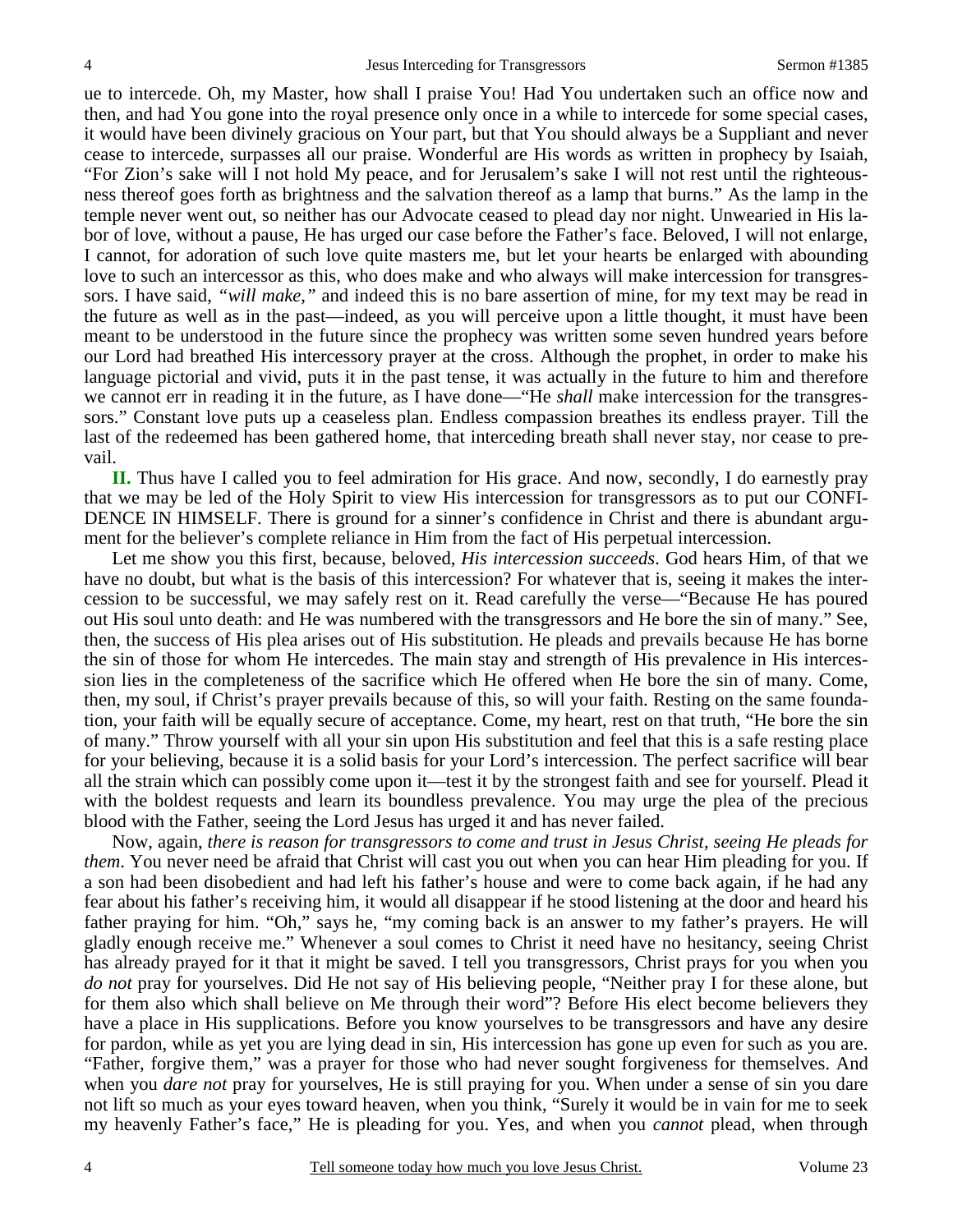deep distress of mind you feel choked in the very attempt to pray, when the language of supplication seems to blister your lip because you feel yourself to be so unworthy, when you cannot force even a holy groan from your despairing heart, He still pleads for you. Oh, what encouragement this ought to give you. If *you* cannot pray, *He* can, and if you feel as if your prayers must be shut out, yet His intercession cannot be denied. Come and trust Him! Come and trust Him! He who pleads for you will not reject you—do not entertain so unkind a thought—but come and cast yourself upon Him. Has He not said, "Him that comes to Me I will in no wise cast out"? Venture upon the assured truth of that Word and you will be received into the abode of His love.

I am sure too that if Jesus Christ pleads for transgressors as transgressors, while as yet they have not begun to pray for themselves, *He will be sure to hear them when they are at last led to pray.* When the transgressor becomes a penitent, when he weeps because he has gone astray, let us be quite sure that the Lord of mercy, who went after him in his sin will come to meet him now that he returns. There can be no doubt about that. I have known what it is to catch at this text when I have been heavy in heart. I have seen my sinfulness and I have been filled with distress, but I have blessed the Lord Jesus Christ that He makes intercession *for the transgressors,* for then I may venture to believe that He intercedes for me, since I am a transgressor beyond all doubt. Then again, when my spirit has revived and I have said, "But yet I am a child of God and I know I am born from above," then I have drawn a further inference—if He makes intercession for transgressors, then depend upon it, He is even more intent upon pleading for His own people. If He is heard for those who are out of the way, assuredly He will be heard for those who have returned unto the shepherd and bishop of their souls. For them above all others He will be sure to plead, for He lives to intercede for all who come unto God by Him.

In order that our confidence may be increased, *consider the effect of our Lord's intercession for transgressors*. Remember, first, that many of the worst of transgressors have been *preserved in life* in answer to Christ's prayer. Had it not been for His pleading, they would have been dead long ago. You know the parable of the fig tree that cumbered the ground, bearing no fruit, and impoverishing the soil? The master of the vineyard said, "Cut it down," but the vinedresser said, "Let it alone this year also till I shall dig about it and fertilize it: and if it bears fruit, well." Need I say who He is that stops the axe which otherwise had long ago been laid at the root of the barren tree? I tell you ungodly men and women that you owe your very lives to my Lord's interference on your behalf. You did not hear the intercession, but the great owner of the vineyard heard it and in answer to the gracious entreaties of His Son, He has let you live a little longer. Still are you where the gospel can come at you and where the Holy Spirit can renew you? Is there no ground for faith in this gracious fact? Can you not trust in Him through whose instrumentality you are yet alive? Say to your heavenly Father—

*"Lord, and am I yet alive, Not in torments, not in hell! Still does Your good Spirit strive— With the chief of sinners dwell?"* 

And then believe in Him to whose pleading you owe the fact that you are within reach of mercy. Well does it become you to confide in Him who has already been your preserver from death and hell. May the divine Spirit teach you the reasonableness of my argument and lead you at once to humble faith in Jesus.

Remember next, that *the gift of the Holy Spirit* which is needful for the quickening of transgressors was the result of Christ's intercession. Our poet was right when he said—

*"'Tis by thine interceding breath* 

*The Spirit dwells with men."* 

I do not doubt but that between the prayer of Christ for His murderers and the outpouring of the Holy Spirit at Pentecost, there was an intimate connection. As the prayer of Stephen brought Saul into the church and made him an apostle, so the prayer of Christ brought in three thousand at Pentecost to become His disciples. The Spirit of God was given "to the rebellious also" in answer to the pleading of our Lord. Now, it is a great blessing to have the Spirit of God given to the sons of men and if this comes through Jesus' prayers, let us trust in Him, for what will not come if we rely upon His power? Upon sinners He will still display His power—they will be pricked in their hearts and will believe in Him whom they have pierced.

Volume 23 Tell someone today how much you love Jesus Christ.

5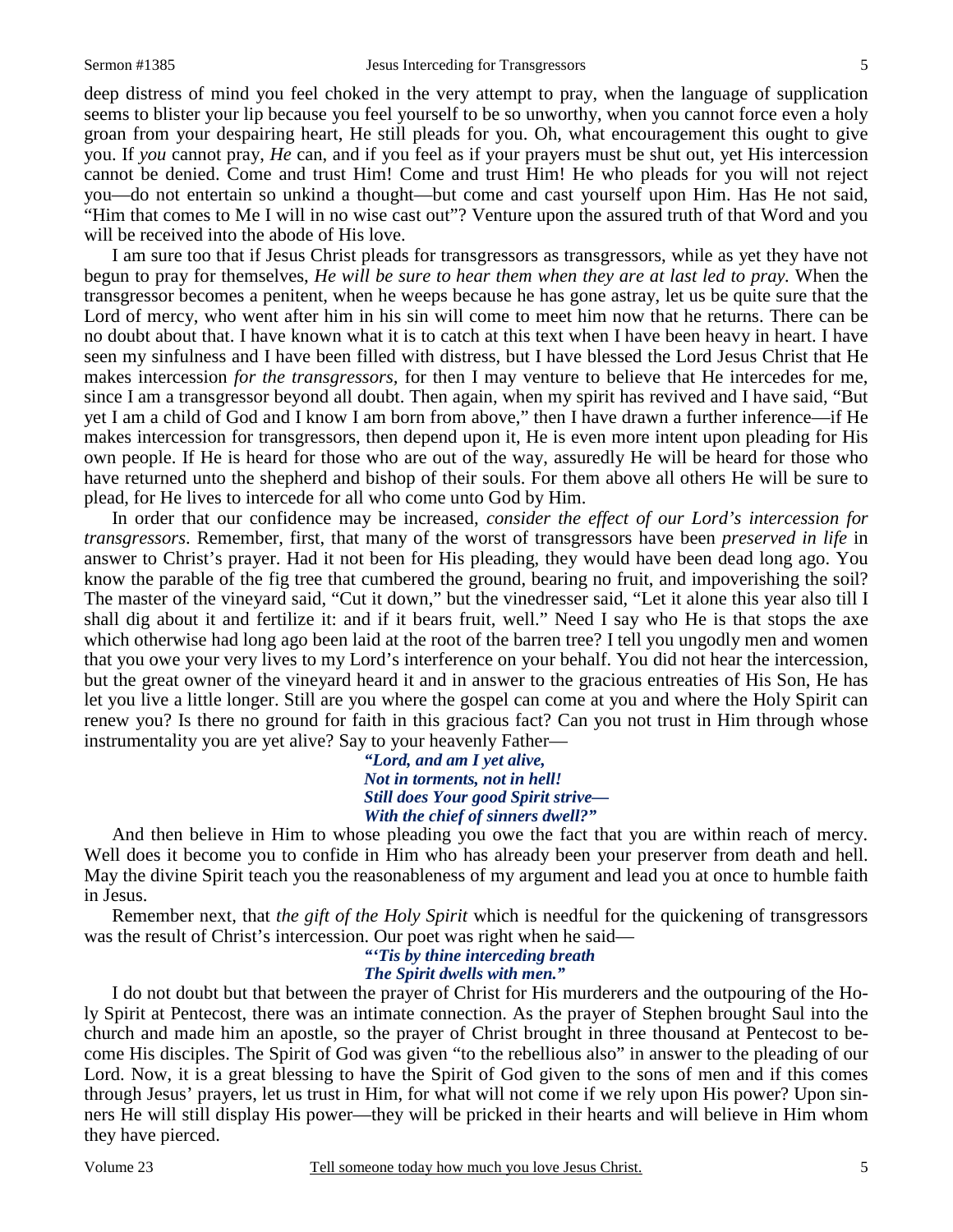It is through Christ's intercession that *our poor prayers are accepted with God*. John, in the Revelation, saw another angel standing at the altar, having a golden censer, to whom there was given much incense that he should offer it with the prayers of all saints upon the golden altar which was before the throne. From where did the much incense come? What is it but Jesus' merits? Our prayers are only accepted because of His prayers. If, then, the intercession of Christ for transgressors has made the prayers of transgressors to be accepted, let us without wavering put our trust in Him and let us show it by offering our supplications with a full assurance of faith and an unstaggering confidence in the promise of our covenant God. Are not all the promises yes and amen in Christ Jesus? Let us remember Him and ask in faith, nothing wavering.

It is through the prayers of Christ, too, that we are *kept in the hour of temptation*. Remember what He said to Peter, "I have prayed for you, that your faith fail not," when Satan desired to have him and sift him as wheat. "Father, keep them from the evil" is a part of our Lord's supplication and His Father hears Him always. Well, if we are kept in the midst of temptation from being destroyed because Christ pleads for us, let us never fear to trust ourselves in His kind, careful hands. He can keep us, for He has kept us. If His prayers have delivered us out of the hand of Satan, His eternal power can bring us safely home, though death lies in the way.

Indeed, it is because He pleads *that we are saved* at all. He is "able also to save them to the uttermost that come unto God by Him, seeing He ever lives to make intercession for them." This also is one grand reason why we are able to challenge all the accusations of the world and of the devil, for, "Who is he that condemns? It is Christ that died, yes, rather, that is risen again, who is even at the right hand of God, who also makes intercession for us." Satan's charges are all answered by our Advocate. He defends us at the judgment seat when we stand there like Joshua in filthy garments, accused by the devil, and therefore the verdict is always given in our favor, "Take away his filthy garments from him." Oh, you that would bring slanderous accusations against the saints of God, they will not damage us in the court of the great King, for, "if any man sin, we have an Advocate with the Father, Jesus Christ the Righteous." Think, my dear brethren and sisters, of what the intercession of Jesus has done, and you will clearly perceive great inducements to place your sole reliance in your Lord. You who have never trusted Him, will you this very morning begin to do so? Come, weary heart, take the Lord Jesus to be your confidence what more do you want? Can you desire a better friend than He is, a more prevalent advocate before the throne? Come, leave all other trusts and yield yourselves to Him this morning. I pray you accept this advice of love. And you, you saints, if you are foolish enough to have doubts and fears, come, see how Jesus pleads for you. Give Him your burden to bear, leave with Him your anxieties at this moment that He may care for you. He will carry your case before the eternal throne and carry it through to success. He who engages a solicitor to manage his legal business among men leaves his affairs in his hands and he who has such a pleader before God as Christ Jesus, the Wonderful, Counselor, has no need to torment himself with anxieties. Rather, let him rest in Jesus, and wait for the result with patience—

## *"Give Him, my soul, your cause to plead,*

*Nor doubt the Father's grace."* 

So much, then, for the duty of exercising confidence in Him. May the Holy Spirit fill you with faith and peace.

**III.** And now, in the third place, I pray that our text may inspire us with the spirit of OBEDIENCE TO HIS EXAMPLE. I say obedience to His example, for I take the example of Christ to be an embodied precept as much binding upon us as His written commands. The life of Christ is a precept to those who profess to be His disciples. Now, brethren in Christ, may I put a few practical matters before you and will you endeavor, by the help of God's Spirit, to carry them out?

First, then, your Lord makes intercession for the transgressors, therefore *imitate Him by forgiving all transgressions against yourself.* Have any offended you? Let the very recollection of the offense, as far as possible, pass from your minds, for none have ever injured you as men injured Him. Let me say, as you yourself have injured Him. They have not nailed you to a cross, nor pierced your hands, and feet, and side. Yet, if *He* said, "Father, forgive them," well may you say the same. Ten thousand talents did you owe? Yet He forgave you all that debt, not without a grievous outlay to Himself—your brother owes you but a hundred pence—will you take him by the throat? Will you not, rather, freely forgive him even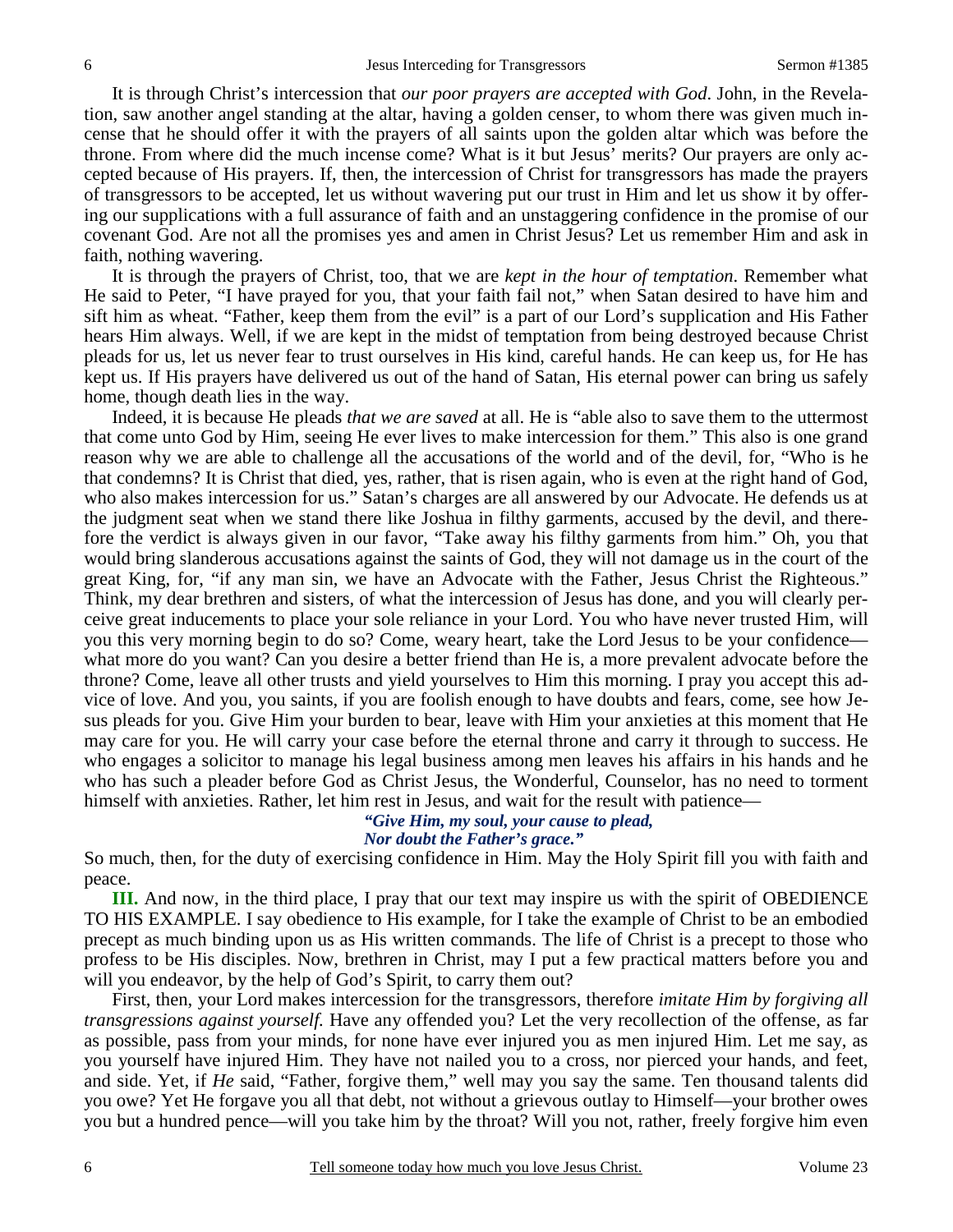to seventy times seven? Can you not forgive him? If you find it to be impossible, I will not speak to you any longer as a Christian, because I must doubt if you are a believer at all. The Lord cannot accept you while you are unforgiving since He Himself says, "Therefore if you bring your gift to the altar and there remember that your brother has anything against you; leave there your gift before the altar and go your way. First be reconciled to your brother and then come and offer your gift." If peace is not made, you will not be accepted. God does not hear those in whose hearts malice and enmity find a lodging. Yet I would speak to you in tones of love rather than with words of threatening, as a follower of the gentle Christ, I beseech you imitate Him in this and you shall find rest and comfort for your own soul. From the day in which Christ forgives you, rise to that nobility of character which finds pleasure in forgiving all offenses fully and frankly for Christ's sake. Surely, the atonement which He offered, if it satisfied God, may well satisfy you and make amends for the sin of your brother against you as well as against the Lord. Jesus took upon Himself the transgressions of the second table of the law, as well as of the first and will you bring a suit against your brother for the sin which Jesus bore? Brethren, you must forgive, for the blood has blotted out the record! Let these words of Scripture drop upon your hearts like gentle dew from heaven, "Be you kind, one to another, tender-hearted, forgiving one another, even as God, for Christ's sake, has forgiven you."

Next, imitate Christ, dear friends, *in pleading for yourselves*. Since you are transgressors and you see that Jesus intercedes for transgressors, make bold to say, "If He pleads for such as I am, I will put in my humble petition and hope to be heard through Him. Since I hear Him cry, 'Father, forgive them,' I will humbly weep at His feet and try to mingle my faint and trembling plea with His all-prevalent supplication." When Jesus says, "Father, forgive them," it will be your wisdom to cry, "Father, forgive me." Dear hearer, that is the way to be saved. Let your prayers hang like the golden bells upon the skirts of the great High Priest. He will carry them within the veil and make them ring out sweetly there. As music borne on the breeze is heard afar, so shall your prayers have a listener in heaven because Jesus wafts them there. Since your prayers are feeble, yoke them to the omnipotence of His intercession. Let His merits be as wings on which they may soar and His power as hands with which they may grasp the priceless blessings. What shall I say to those who refuse to pray when they have such an encouragement as the aid of Jesus? Tones of tenderness are suitable when addressing the ungodly, when we would persuade them to pray. But if they refuse the intercession of Jesus Christ Himself then must we add our solemn warnings. If you perish, your blood is on your own heads—we must say, Amen, to your condemnation and bear witness that you deserve to be doubly punished. Rejecters of great mercy must expect great wrath. The intercession of your Savior, when refused, will be visited upon you most terribly in the day when He becomes your judge.

Let us imitate our Lord in a third point, dear friends, namely, if we have been forgiven our transgressions, *let us now intercede for transgressors,* since Jesus does so. He is the great example of all His disciples, and if He makes it His constant business to supplicate for sinners, should not His people unite with Him? Therefore would I stir up your pure minds by way of remembrance to come together in your hundreds and in your thousands to pray. Never let our prayer meetings decline. Let us, as a church, make intercession for transgressors and never rest from seeking the conversion of all around us. I trust that every day, so often as you bow the knee for yourselves, you will make intercession for the transgressors. Poor things, many of them are sinning against their own souls, but they know not what they do. They think to find pleasure in sin. In this also they know not what they do. They break the Sabbath. They despise the sanctuary. They reject Christ. They go downward to hell with mirth, singing merry glees as if they were going to a wedding feast. They know not what they do. But you do know what they are doing. By your humanity—scarcely shall I need to urge a stronger motive—I say, by mere humanity, I beseech you, do all you can for these poor souls and especially pray for them. It is not much you are asked to do—you are not pointed to the cross and bidden to bleed there for sinners. You are but asked to make intercession. Intercession is an honorable service. It is an ennobling thing that a sinner like yourself should be allowed to entreat the King for others. If you could have permission to frequent the Queen's courts, you would not think it a hardship to be asked to present a petition for another. It would be a delight to be enjoyed, a privilege to be snatched at eagerly that you should be permitted to present requests for others. Oh, stand where Abraham stood and plead for sinners. Sodom could scarcely be worse than